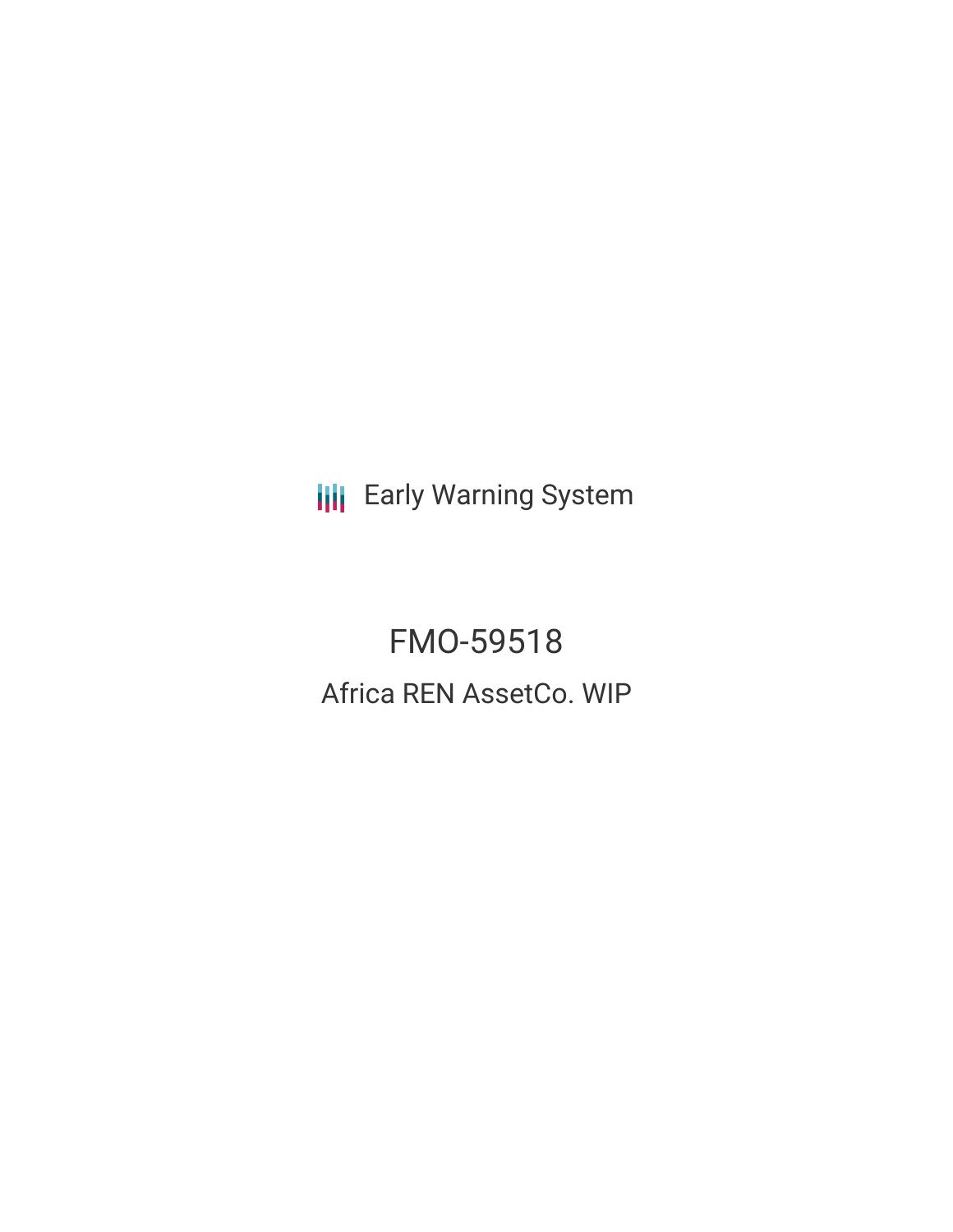

# **Quick Facts**

| <b>Countries</b>               | France                                        |
|--------------------------------|-----------------------------------------------|
| <b>Financial Institutions</b>  | Netherlands Development Finance Company (FMO) |
| <b>Status</b>                  | Proposed                                      |
| <b>Bank Risk Rating</b>        | B                                             |
| <b>Borrower</b>                | Africa REN Asset Co                           |
| <b>Sectors</b>                 | Energy                                        |
| <b>Investment Type(s)</b>      | Loan                                          |
| <b>Investment Amount (USD)</b> | $$13.42$ million                              |
| <b>Loan Amount (USD)</b>       | $$13.42$ million                              |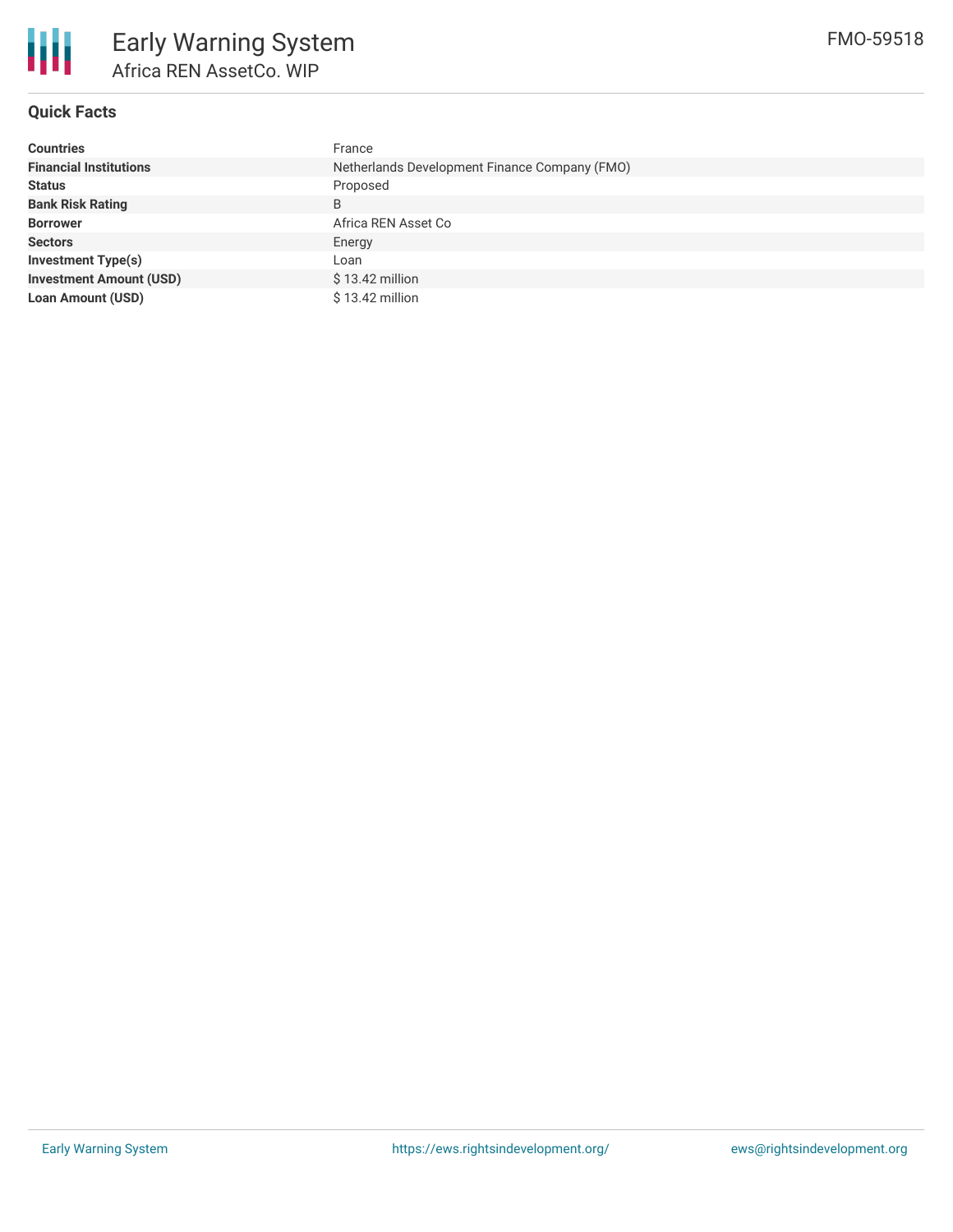

### **Project Description**

This project involves the development, construction and operations of (greenfield) renewable energy projects in low-income sub-Saharan countries. All projects owned by the Africa REN platform will provide clean and reliable electricity to countries which have low electrification rates, at lower prices than current thermal power stations. Africa REN thereby aims to secure diversification of the electricity mix, increase in (specifically rural) energy access, sustainable local employment and transfer of knowledge and competencies in the West African region. Africa REN is committed to sustainable development and to ensure that the environment and society at large benefit from their projects.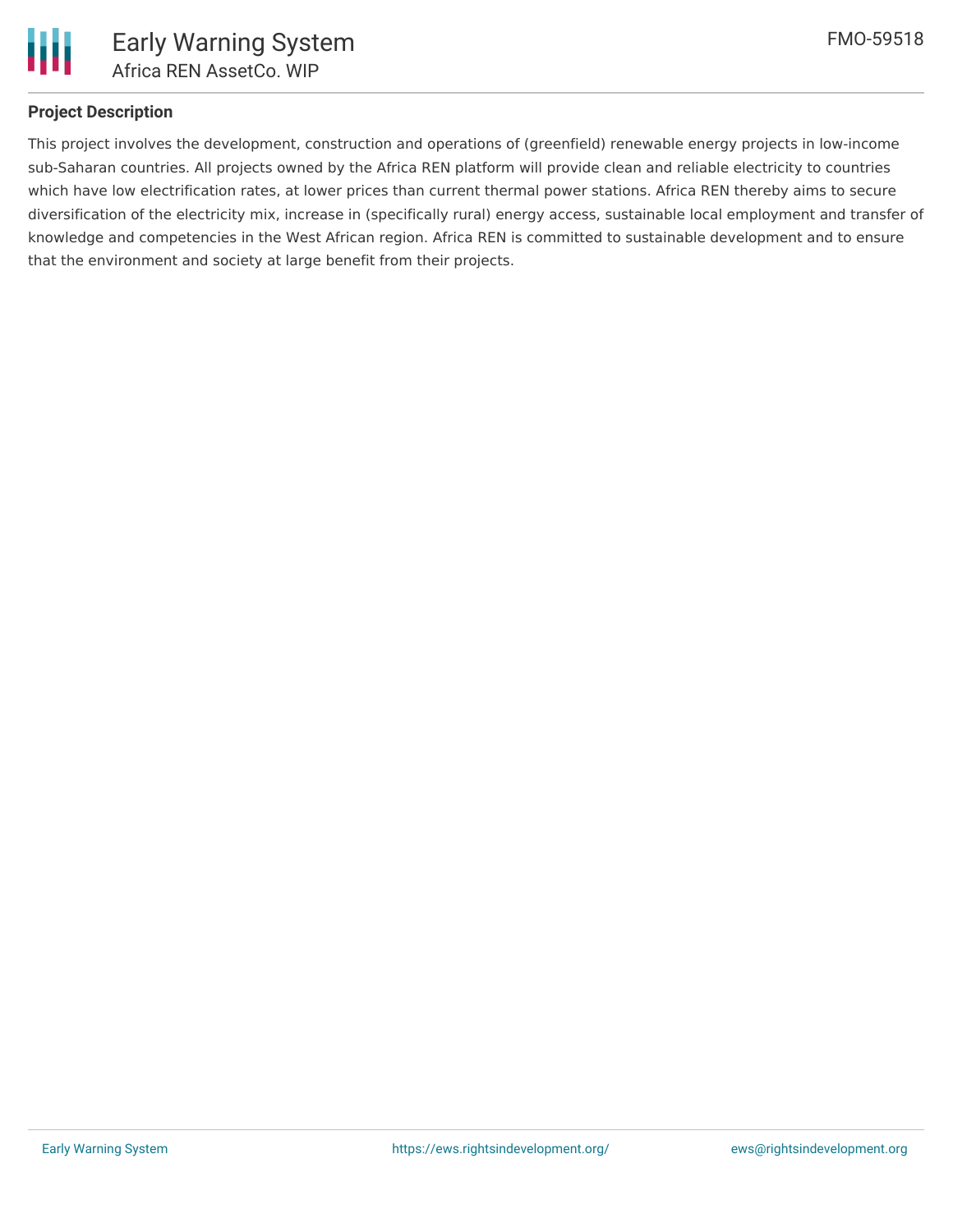

### **Investment Description**

Netherlands Development Finance Company (FMO)